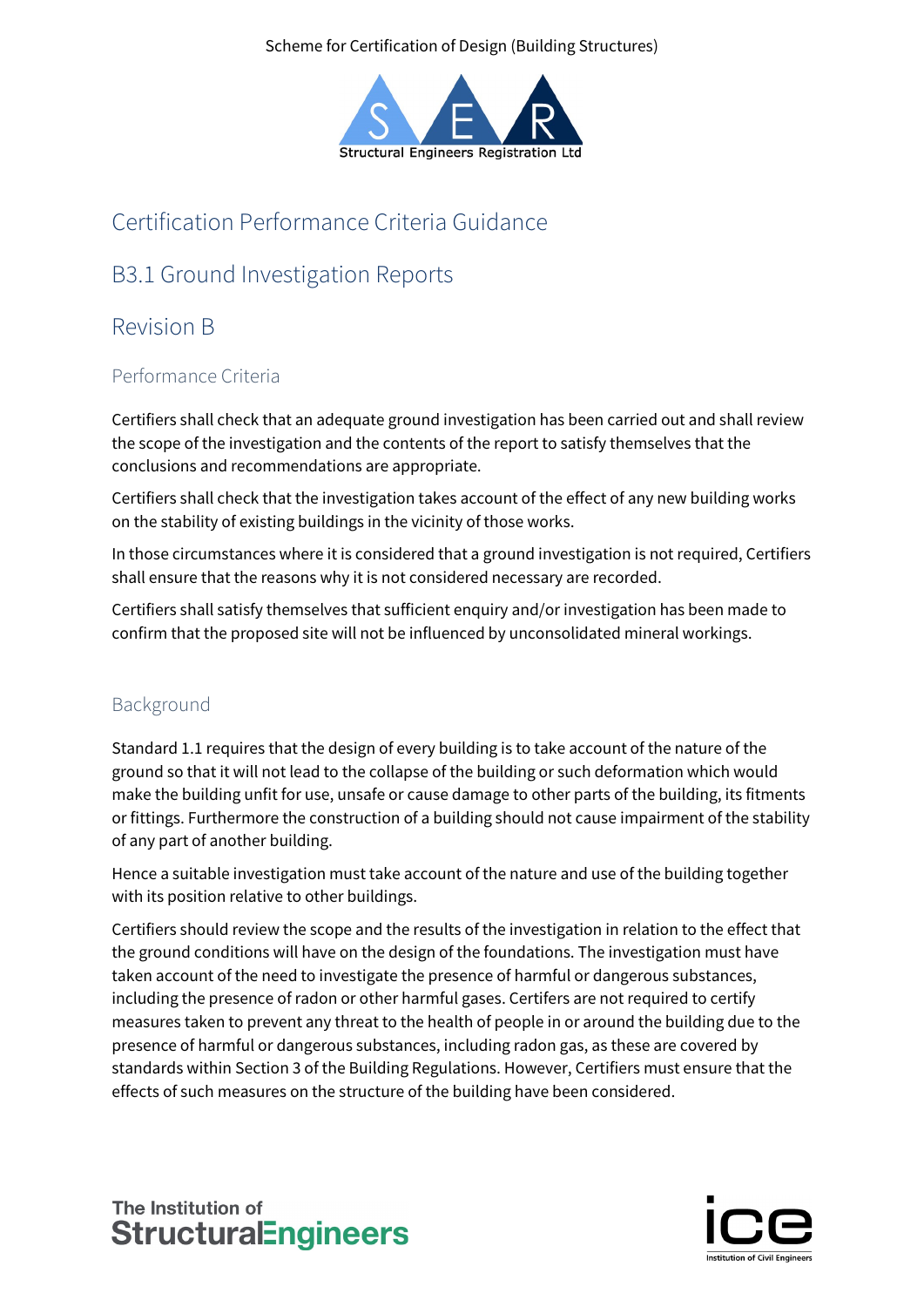### Guidance

A ground investigation should be carried out for all projects with the exception of minor, singlestorey domestic extensions, where it might be difficult to undertake an intrusive investigation or in special circumstances where a detailed knowledge of the ground conditions can be demonstrated without the need for a ground investigation. Where an intrusive investigation is not carried out the reasons for this should be documented and a report prepared detailing what other investigations, studies, etc were undertaken to determine the ground conditions and the effect they will have on the design of the foundations to the building.

Any ground investigation should be carried out using the methods described in BS EN 1997-2: 2007.

Clause 1.1.4 in the Technical Handbook provides further guidance on the scope of investigations.

All aspects of the nature of the ground should be taken into consideration including ground movement caused by:

- swelling, shrinkage or freezing of the subsoil, or
- landslip, or
- subsidence such as that arising from the collapse of abandoned mineral workings or quarrying

Information on the scale and nature of problems arising from mining instability, natural underground cavities and adverse foundation conditions is available from the following sources:

- British Geological Survey
- The Coal Authority
- The Local Authority records

The Certifier should be able to present:

- Desk study to identify scope and extent of ground investigation including the need for any mineral investigation
- Factual report recording sampling and testing undertaken
- An interpretive report containing recommendations for foundation design

Certifiers must be able to show that the competence and experience of the organisation employed to undertake sampling and testing has been assessed.

Certifiers must be able to present evidence to show that they have studied the report and that the scope of the investigation and the recommendations in the report have been checked, either by themselves, or by a suitably qualified and experienced person not involved with the design of the investigation and that they have satisfied themselves as to their adequacy prior to certification.

### Minor Domestic Extensions

The BSD publication 'Procedural Guidance on Certification' advises that the ground conditions must be described on the warrant plans. When this has not been based on a ground investigation then Certifiers must record how the ground conditions were determined and the reasons for not